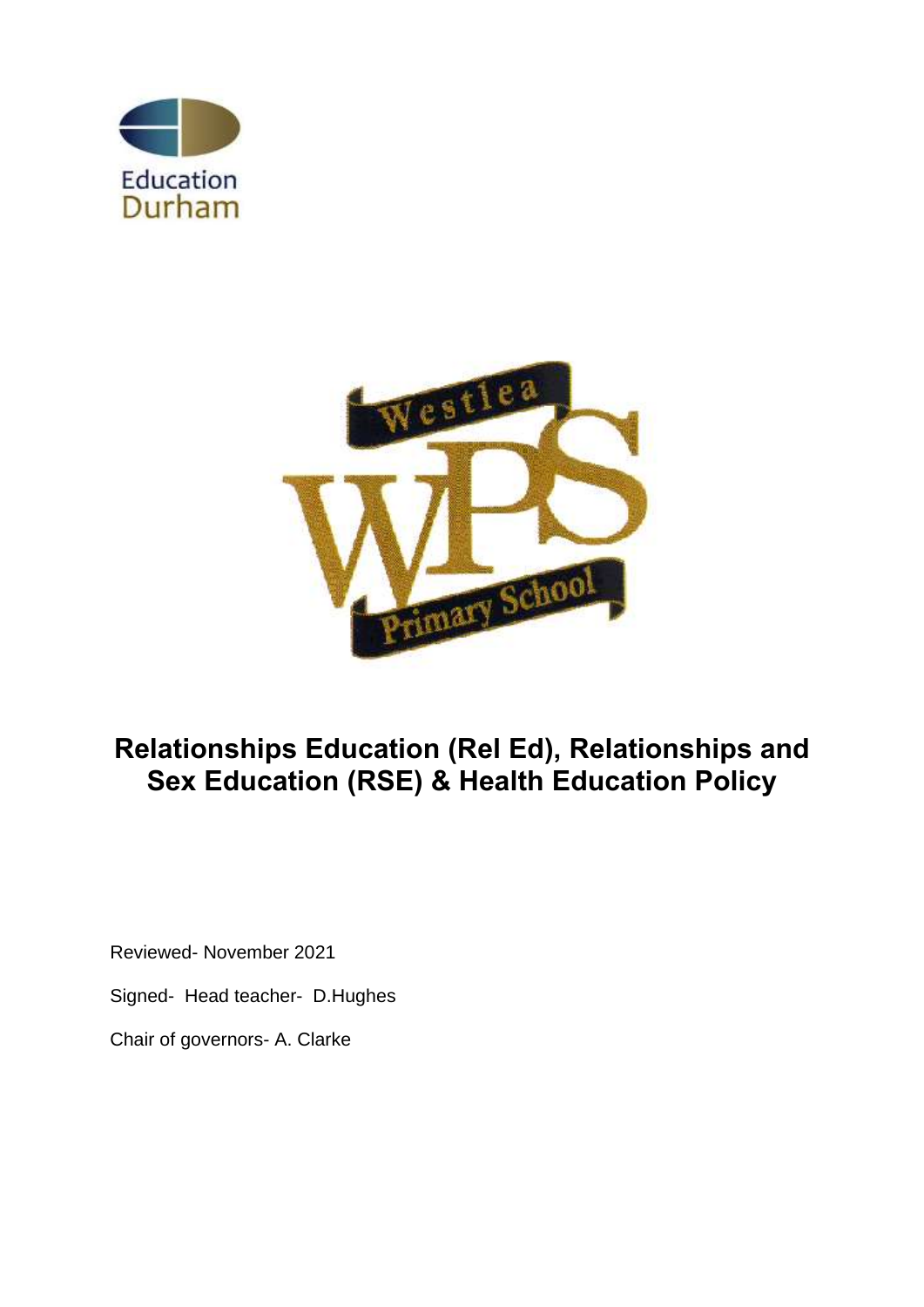

# **Primary Relationships, Sex Education & Health Education Policy Guidance**

#### **1. This policy was developed in response to:**

- Sex and Relationship Education Guidance DfES 2000.
- Draft Guidance Relationships Education and Relationships and Sex Education (RSE) and Health Education, (Department for Education February 2019)
- Supplementary Guidance Sex and Relationship Education (SRE) for the 21<sup>st</sup> Century 2013.
- Equalities Act 2010
- Not Yet Good Enough: personal, social, health and economic education in schools, (Ofsted 2013)
- Special Educational Needs and Disability code of practice: 0-25 years, 2017
- Life Lessons: PSHE and SRE in schools: Fifth Report, (House of Commons Education Committee 2015)
- Keeping Children safe in Education Statutory Safe Guarding Guidance (2018)
- Children and Social Work Act (2017)
- Transforming Children and Young People's Mental Health Provision Green Paper (July 2018)
- The United Nations Convention on the Rights of the Child

This policy should be considered alongside the following:

- Online Safety Policy
- Mobile Phone Safety and Acceptable Use Policy
- Anti-bullying policy
- Behaviour Policy
- Safeguarding Policy (including child sexual exploitation)
- Equality Policy
- PSHE Policy
- Intimate Care Policy
- Emotional Health and Wellbeing of Children and Young People Policy

#### **2. The Consultation Process Has Involved:**

- CPD: RSE coordinator has attended a 3-day course ran by Education Durham and is part of the RSE network group.
- School council
- Consultation and engagement with parents / carers
- Review of Relationships Education (Rel Ed) curriculum content with staff, pupils and parents /carers
- Consultation with wider school community e.g. school nurse, Education Development Service.
- Consultation, agreement and implementation of policy by school governors.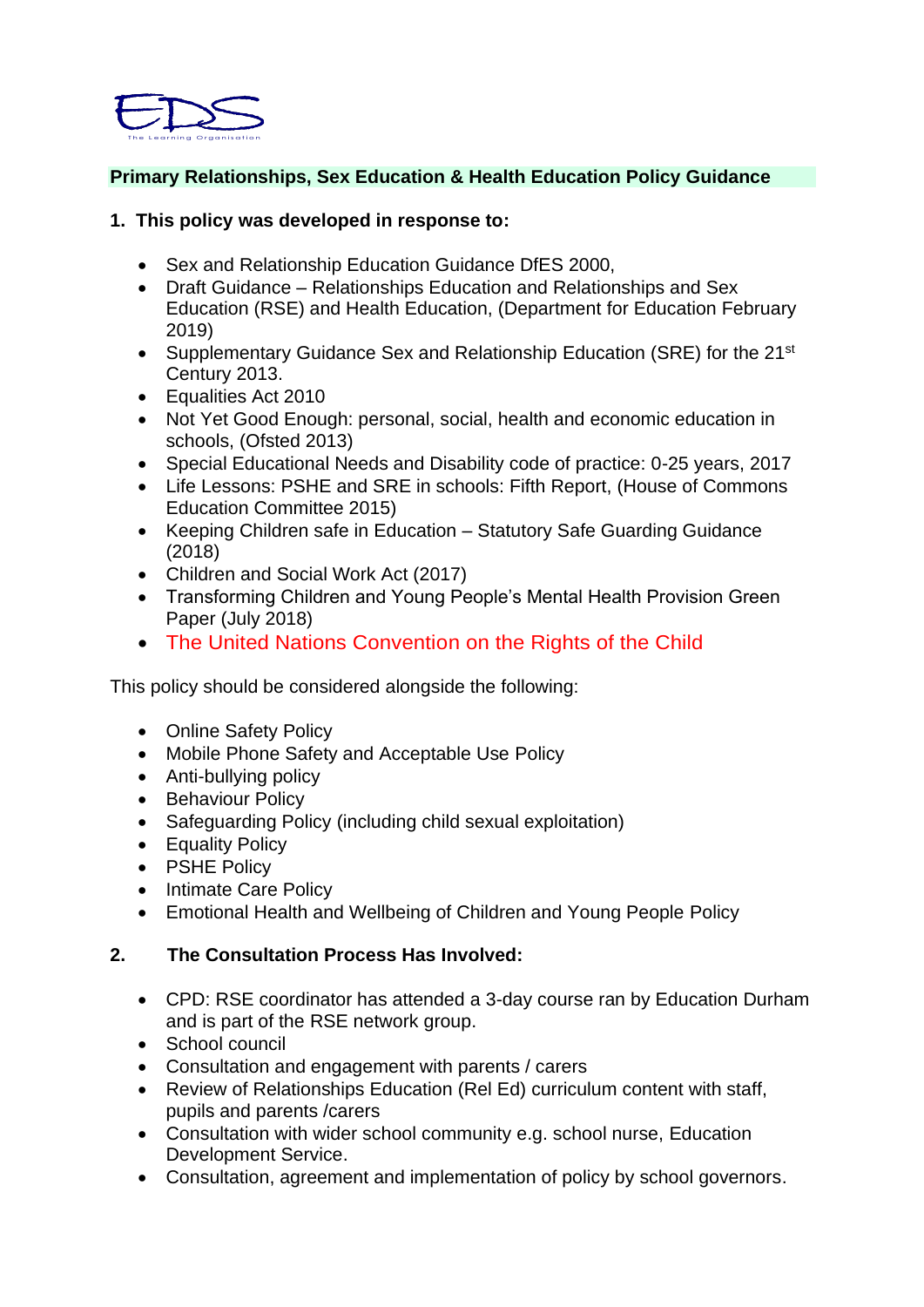# **3. What is Relationships Education? (Including Relationships and Sex Education)**

**Relationships Education (Rel Ed)** is the building blocks of healthy, respectful relationships, focusing on family and friendships, including on and off line. It gives children and young people the essential skills to build positive, enjoyable and nonexploitative relationships.

**Relationships and Sex Education (RSE)** is lifelong learning about physical, sexual, moral and emotional development. It is about the understanding of the importance of stable and loving relationships, respect, love and care, for family life. It involves acquiring information, developing skills and forming positive beliefs, values and attitudes.

We follow the One Decision programme, supplemented with PSHE lessons in other subject areas and visits from the School nurse, to ensure that all statutory requirements are met and therefore enabling clear progression of what Rel Ed and RSE is taught at Westlea through to RSE in secondary school.

# **4. Principles and Values**

In addition Westlea Primary School believes that Rel Ed and RSE should:

- be an integral part of the lifelong learning process, beginning in early childhood and to continue into adult life.
- be an entitlement for all pupils in our care.
- encourage every pupil to contribute to the school community that aims to support each individual as they grow and learn.
- be set within this wider school context and supports family commitment and love, respect and affection, knowledge and openness. Family is a broad concept; not just one model, e.g. children living with step families; those living with same sex parents, children looked after, adopted children, extended family. It includes a variety of types of family structure, and acceptance of diversity.
- encourage pupils and staff to share and listen to each other's views and the right to hold/express views. We are aware of different values and opinions to sexual orientation and gender identity without promotion of any particular family structure. The important values are love, respect, kindness, generosity and care for each other.
- generate an atmosphere where questions and discussion on personal matters can take place without any stigma or embarrassment.
- recognise that parents and carers are the prime educators in teaching their children about sex, relationships and growing up. We aim to work in partnership with parents/carers and pupils, consulting them about the content of programmes.
- recognise that the wider community has much to offer and we aim to work in partnership with other health and education professionals.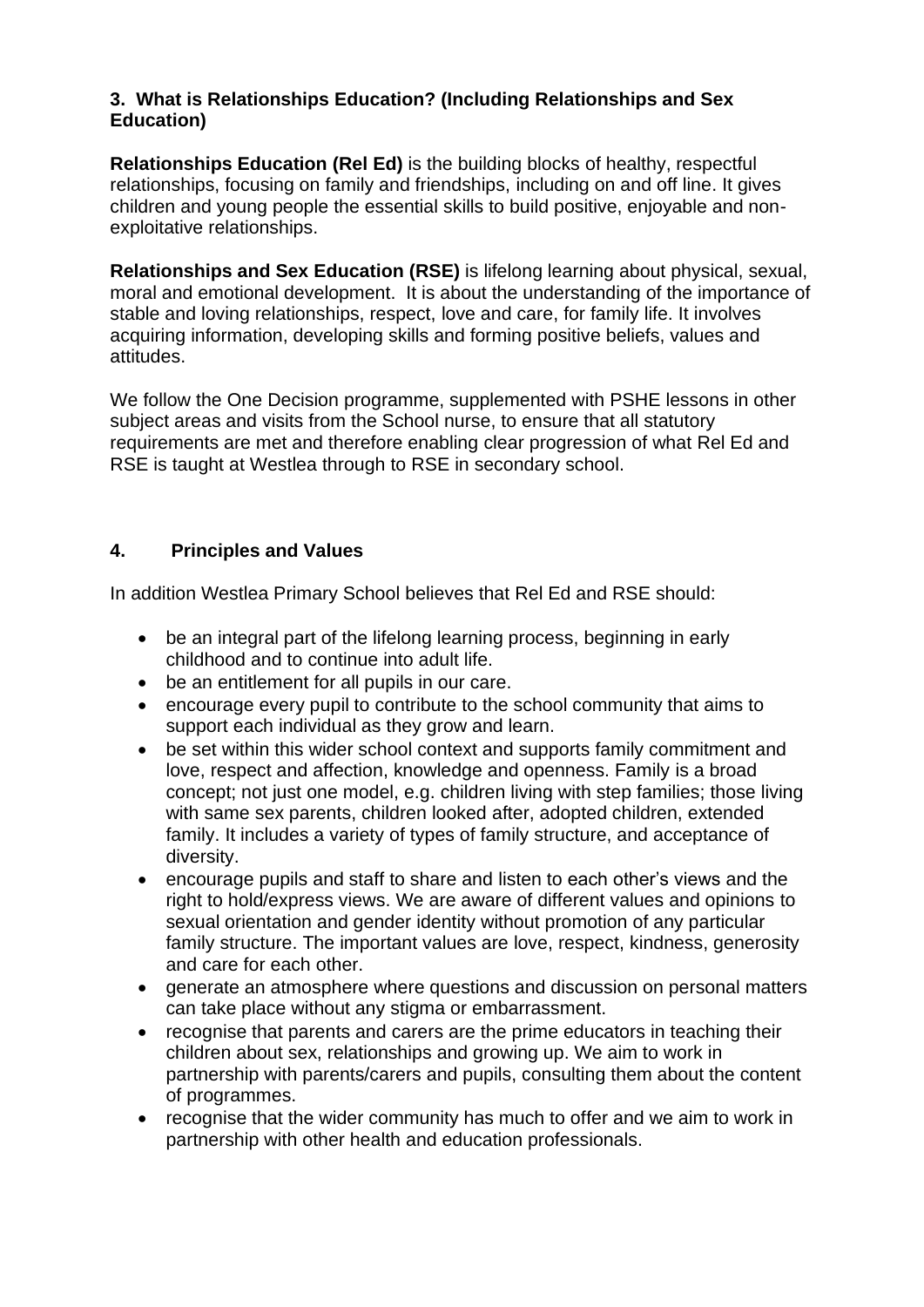# **Relationship Education (Including Relationships and Sex Education) in Westlea School has three main elements:**

# **Attitudes and Values**

- learning the importance of values, individual conscience and moral choices.
- Learning the value and valuing family life, stable and loving relationships, marriage and civil partnerships.
- learning about the nurture of children.
- Learning the value of and demonstrating respect, love and care.
- exploring, considering and understanding moral dilemmas.
- developing skills including negotiation and decision making.
- The importance of permission seeking/consent and giving, in relationships with friends, peers and adults.
- challenging myths, misconceptions and false assumptions about normal behaviour.

Article 12 of the United Nations Convention on the Rights of the Child that children should be encouraged to form and to express their views.

# **Personal and Social Skills**

- learning to manage emotions within relationships confidently and sensitively, including off and online.
- developing positive self-esteem and confidence.
- developing and demonstrating self-respect and empathy for others.
- making informed choices with an absence of prejudice.
- developing an appreciation of the consequences of choices made.
- managing conflict.
- empower pupils with the skills to be able to recognise inappropriate/ uncomfortable situations and/or behaviours with their peers and adults.
- How to report concerns or abuse, and the vocabulary and confidence needed to do so.

Article 12 of the United Nations Convention on the Rights of the Child that children should be encouraged to form and to express their views. Article 13: children have the right to information. Article 19: children should not be harmed and should be looked after and kept safe. Article 34: children should be protected from sexual abuse.

#### **Knowledge and Understanding**

- learning and understanding about physical and emotional development at appropriate stages.
- Know the key facts about puberty and the changing adolescent body, particularly from ages 9 through to age 11, including physical and emotional changes. (Health Education)
- Learn about menstrual wellbeing including the key facts about the menstrual cycle. (Health Education)
- learning about reproduction, human sexuality, gender identity, personal health, emotions and relationships.
- learning about where to go for help or advice in school and how to access a range of local and national support agencies.

Article 6: children have the right to life and to be healthy. Article 13: children have the right to information. Article 19: children should not be harmed and should be looked after and kept safe. Article 34: children should be protected from sexual abuse.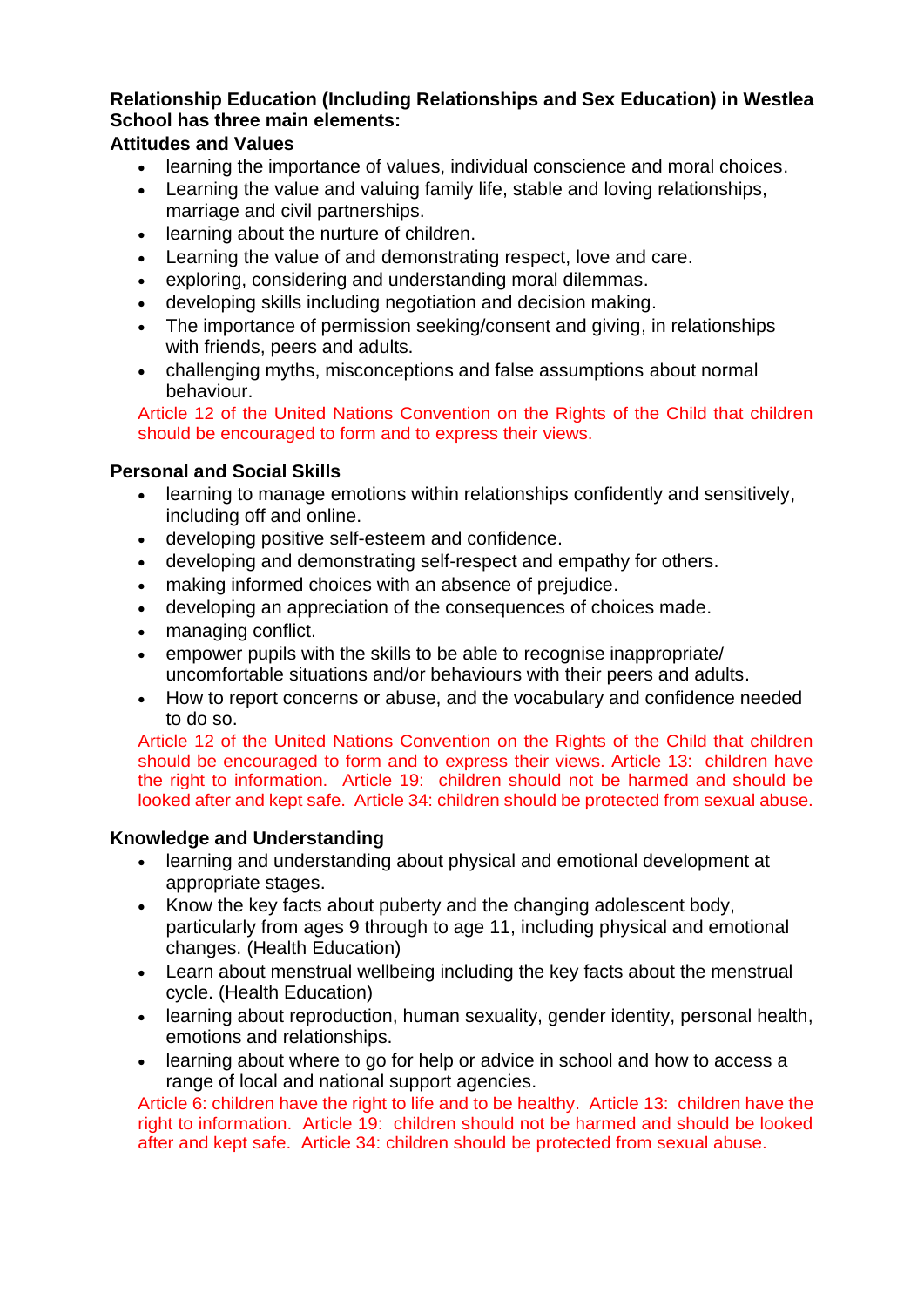# **5. Aims and Objectives**

The aim of Rel Ed & RSE is to provide balanced factual information about physical and emotional changes, together with consideration of the broader emotional, ethical, religious, and moral dimensions of sexual health. Our Rel Ed & RSE programme aims to prepare pupils for an adult life in which they can:

- develop positive values and a moral framework that will guide their decisions, judgements and behaviour.
- have the confidence and self-esteem to value themselves and others and respect for individual conscience and the skills to judge what kind of relationship they want.
- understand the consequences of their actions and behave responsibly within personal relationships.
- avoid being pressured into uncomfortable or dangerous situations.
- communicate effectively by developing the appropriate language for sex and relationship issues.
- Have an understanding of seeking permission and consent
- develop awareness of their evolving sexuality, gender identity, challenge sexism and prejudice, which is inclusive to all children and young people.
- have sufficient information and skills to protect themselves in a variety of situations including from exploitation.
- be aware of sources of help and acquire the skills and confidence to access advice and support if necessary.

Article 6: children have the right to life and to be healthy. Article 12: children should be encouraged to form and to express their views. Article 13: children have the right to information. Article 19: children should not be harmed and should be looked after and kept safe. Article 34: children should be protected from sexual abuse.

# **6. Roles and Responsibilities**

Mrs Gillian Ward: PSHE & RSE coordinator.

Mrs Debbie Hughes: Headteacher and safeguarding lead.

Mrs Wendy Baker: School governor with responsibility for PHHE.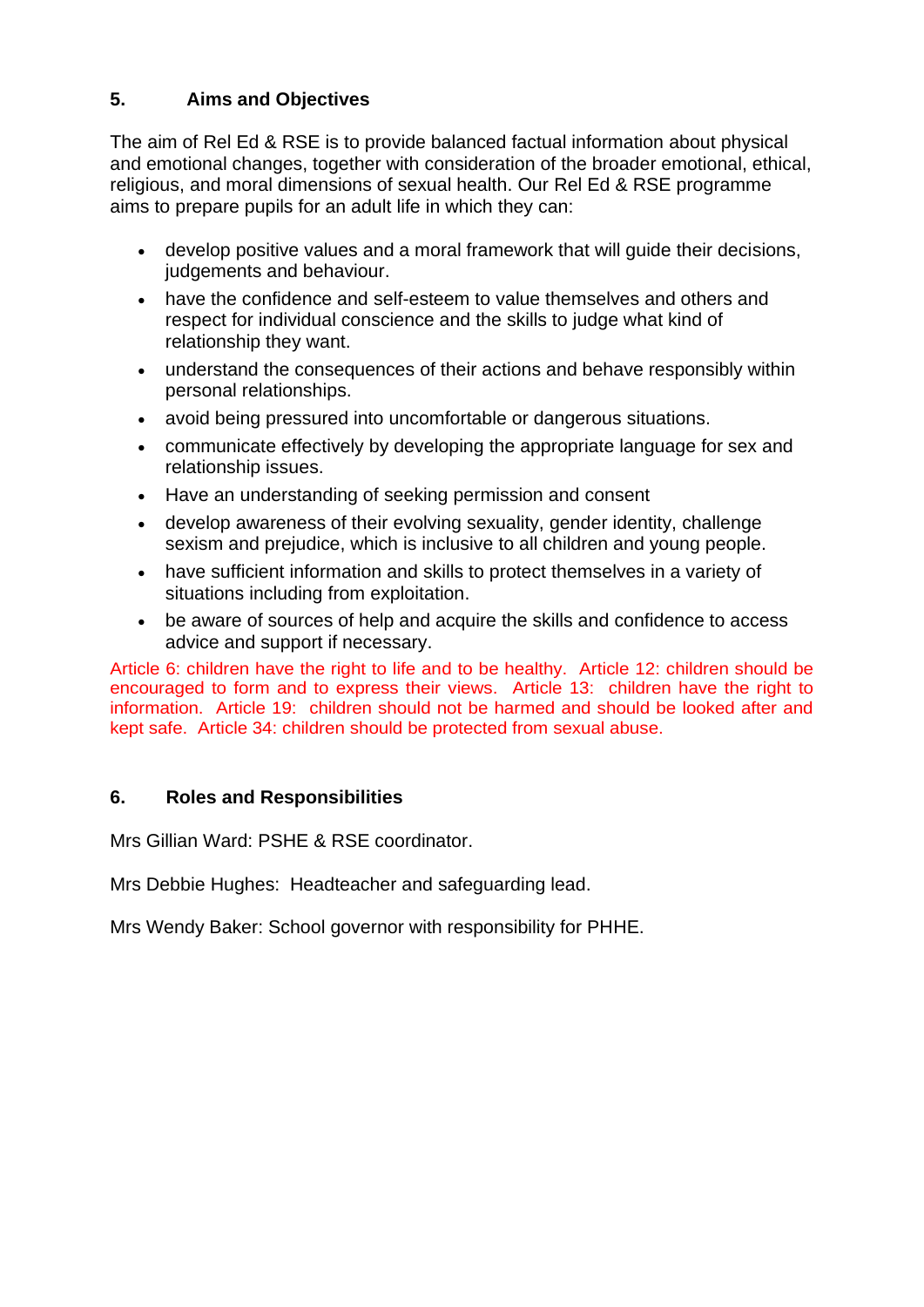#### **7. Organisation and Content of Relationship Education (Including Relationships Education)**

Westlea Primary School specifically delivers Relationships Education and Relationship and Sex Education through its PSHE Programme.

We deliver our PSHE lessons via the One Decision scheme of work from Early Years to Year 6. One Decision, (as well as PSHE elements in other lessons such as Science, DT…), ensures secure coverage of all PSHE aims and objectives, including RSE.

The scheme uses relatable characters for each age range, and appropriate scenarios which the children may face at this time of their lives.

Please see below for the topic headings covered by One Decision for each age range, and then over the page for more detailed RSE information. Please see the One Decision curriculum map for further information which is very extensive and detailed.

Our 5 – 8 year old meet Deedee and help him navigate through these situations:





Our 8-11 year olds meet Darlee and she faces these issues which the children help her with:

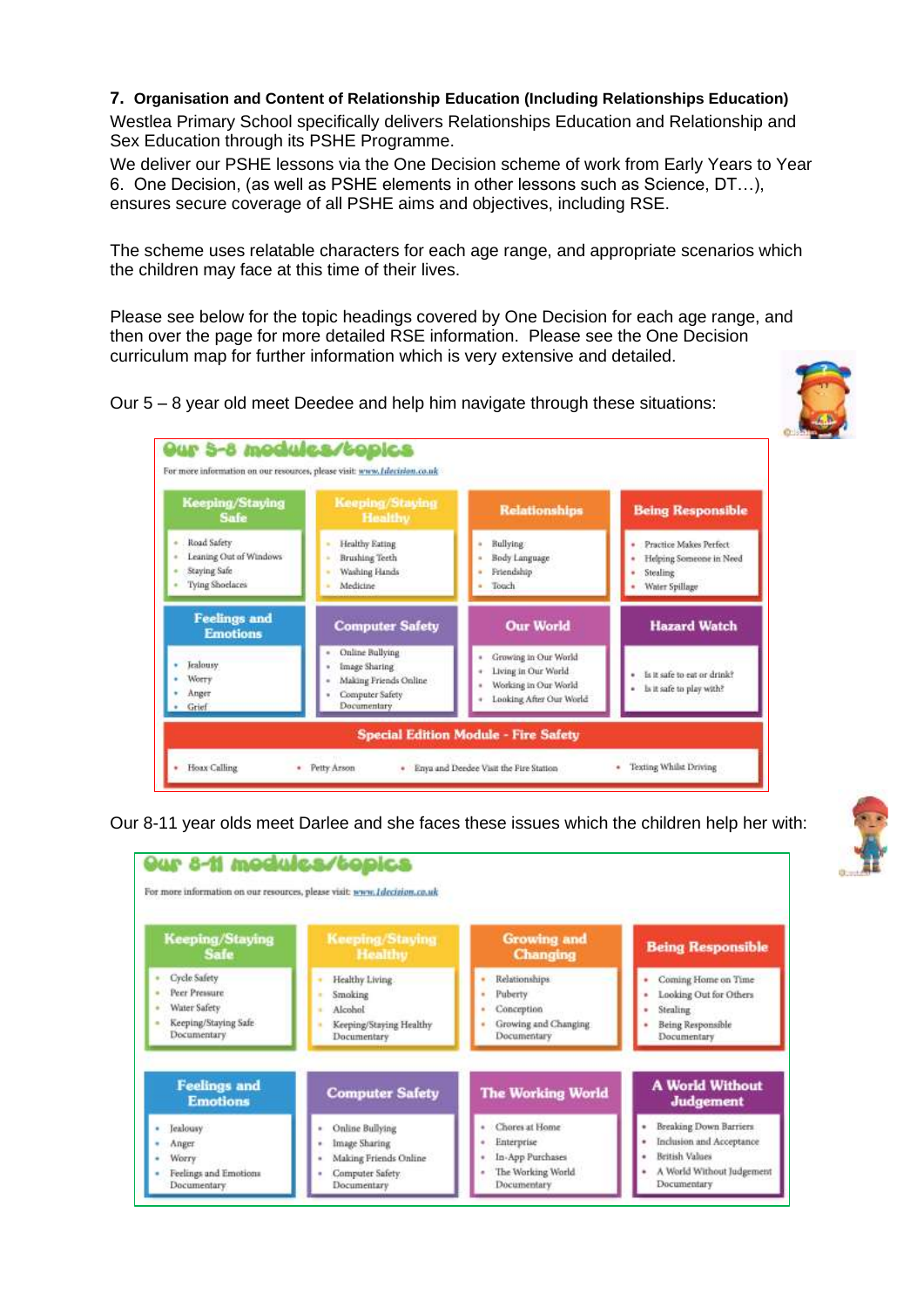Much of the relationship's education (including relationship and sex education) at Westlea Primary School takes place within our PSHE lessons. Teachers deliver the PSHE curriculum with support from professionals where appropriate e.g. the School Nurse team. School staff are usually the best people to work with the pupils on many of the Rel Ed topics as they are aware of each pupil's individual circumstances. Lessons are set within the wider context of the PSHE curriculum and focus more on the emotional aspects of development and relationships, although the physical aspects of puberty and reproduction may also be taught as part of National Curriculum Science. The One Decision Programme is taught in every year from EY to Year 6.

PSED, including RSE, is in all that we do in the Early Years. We teach PSED in EY by being in the play with the children, modelling and helping them in their new relationships with the adults and children in the setting. The use of stories also forms an important part of our PSED and RSE provision in EY. In reception classes we also enhance our PSED provision by using the One Decision stories and activities. The Raindrops characters are relatable to the children and deal with real life issues the children may be facing, e.g. making friends, sharing. For the nursery and reception classes we relate the PSHE aspects of the children's learning to the objectives set out in the EYFS curriculum for PSED.

Below is an example of the Raindrops stories for EY:



Below is a more detailed look at KS1 and KS2 the "Relationships Education" topic in One Decision, although elements of RSE are also found throughout other topics too.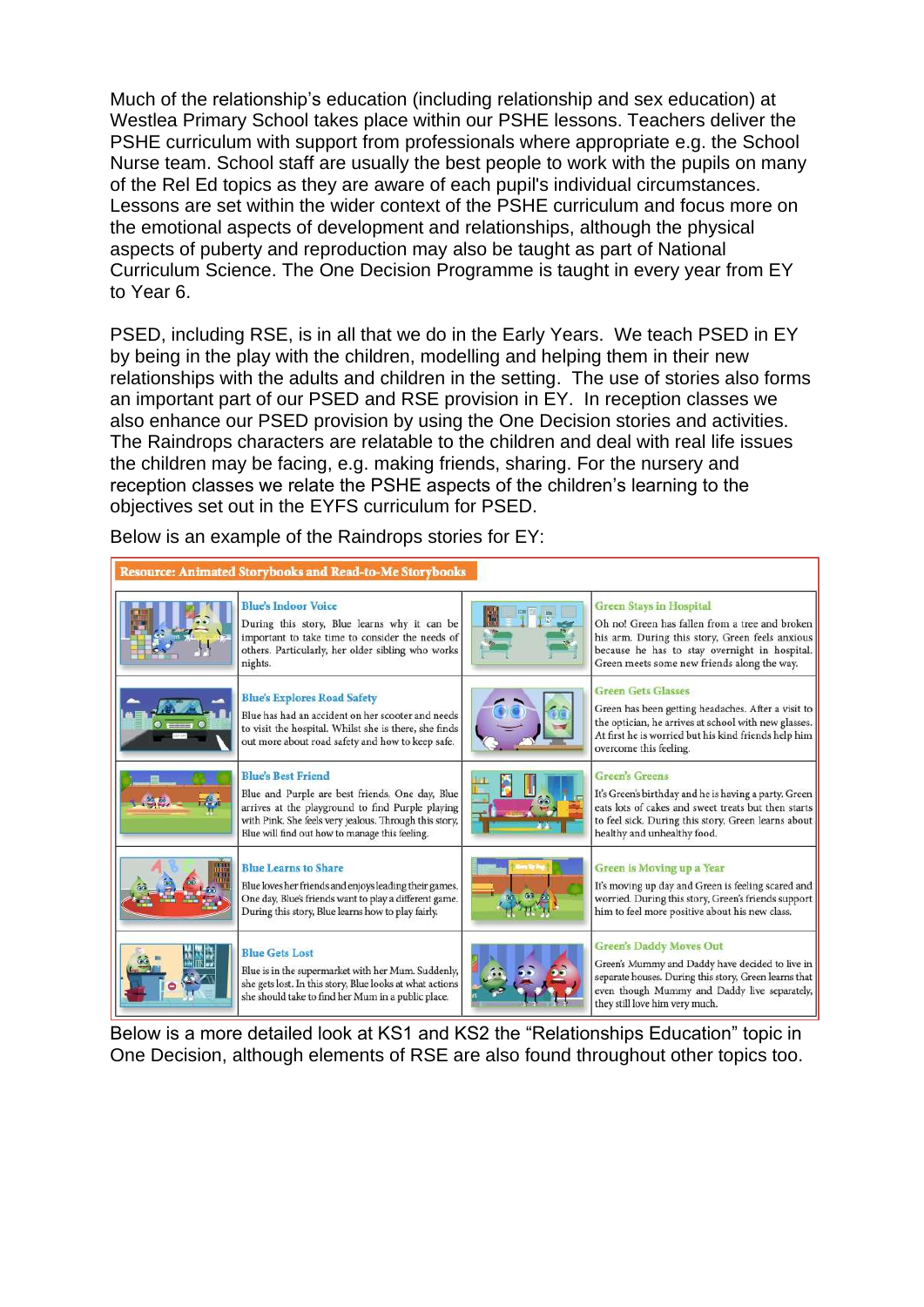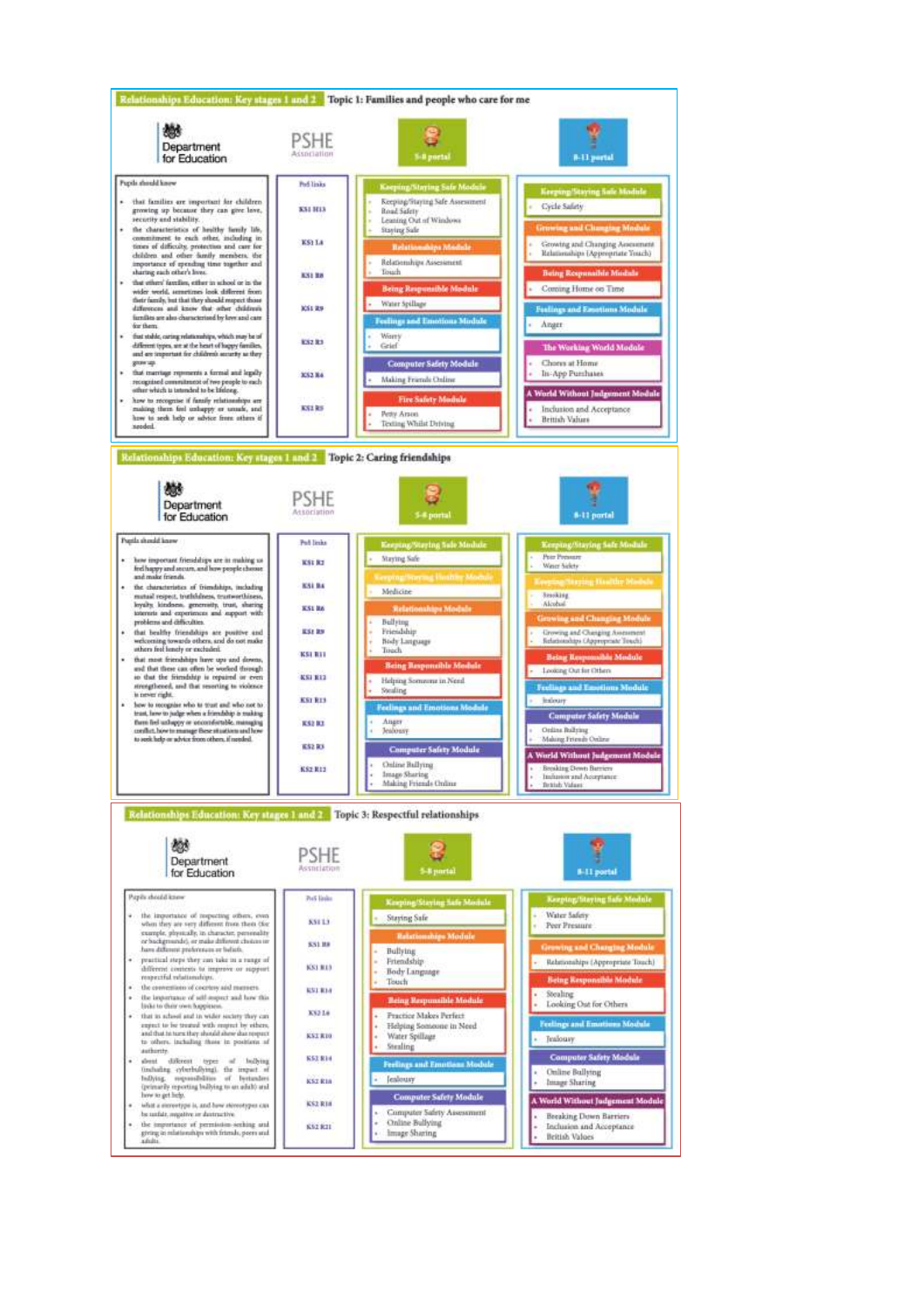

Any Rel Ed/RSE lesson may consider questions or issues that some pupils will find sensitive. Before embarking on these lessons a group/classroom agreement, formally known as ground rules are established which prohibit inappropriate personal information being requested or disclosed by those taking part in the lesson. (Article 16: children have the right to privacy.)

When pupils ask questions, we aim to answer them honestly at an age-appropriate level and within the group/classroom agreement established at the start of the sessions. If it is felt that answering a specific question would involve information at a level inappropriate to the age and development of the rest of the pupils, the question will be dealt with individually at another time. Children's whose questions go unanswered may turn to inappropriate sources of information.

More expert or specialist teachers and other professionals may support staff that are uncomfortable with teaching certain aspects of the Rel Ed/RSE curriculum. Support and professional development will be provided for these staff, so that they can develop their confidence in delivering the whole of the Rel Ed/RSE programme.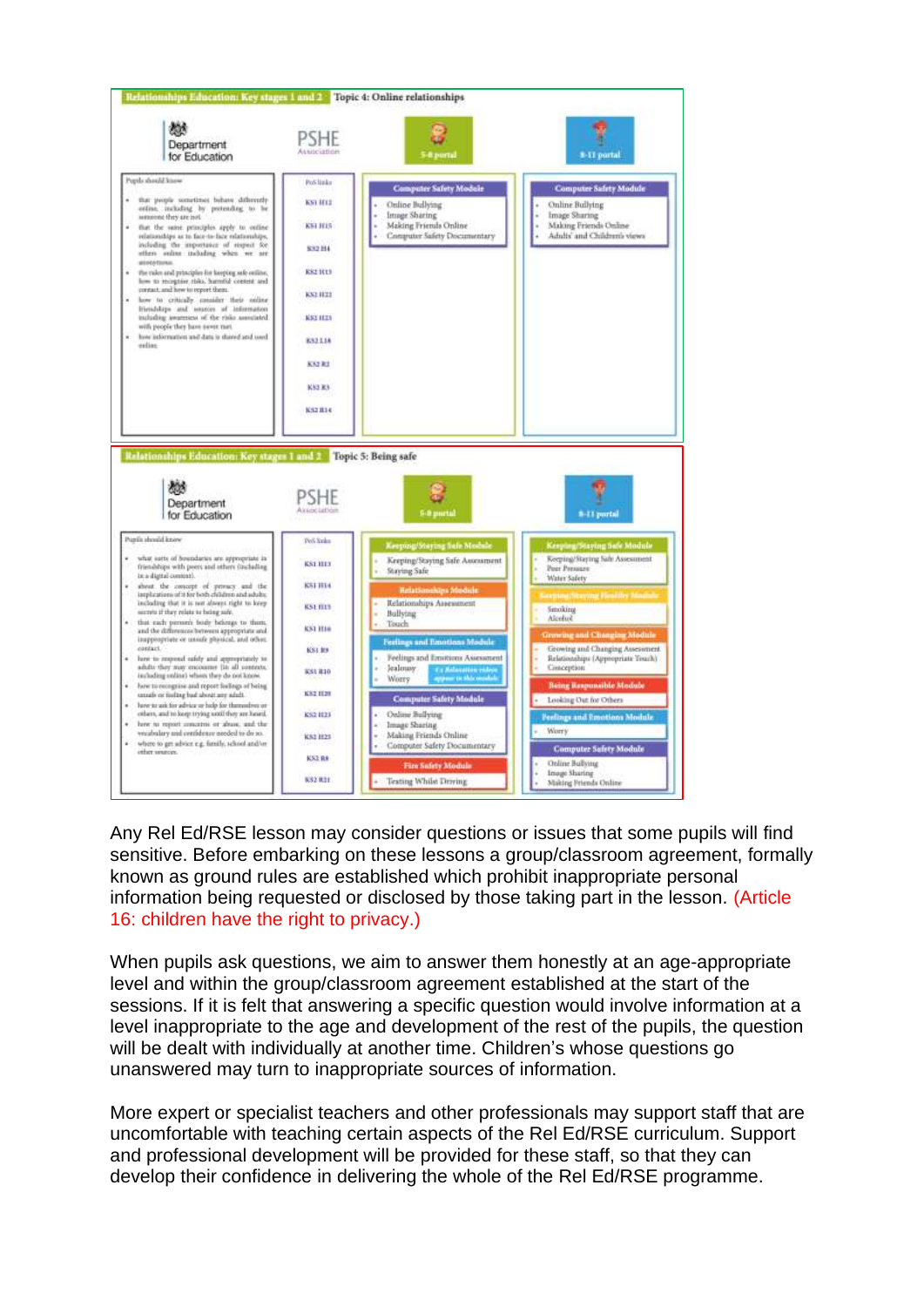We host whole school themed days and tasks with a RSE theme, e.g. rainbow day, "families" focus and we have achieved the Rainbow Flag Award. Westlea Primary School takes part in the annual Anti-Bullying week, planning age-appropriate challenging activities and discussions around the theme.

Assessment is carried out where appropriate, for example, at the end of every module and involves teacher, pupil and peer assessment of knowledge and understanding, interpersonal skills, and attitudes.

#### **8. Inclusion**

#### *Ethnic, Cultural and Religious Groups*

We intend our policy to be sensitive to the needs of different ethnic, cultural and religious groups. We encourage parents /carers to discuss any concerns with the Head teacher. Also, we have a duty to cater for pupils whose first language is not English by planning teaching opportunities to help them develop their English and/or to work in their home language in order to gain full access to the curriculum.

Article 30 of the United Nations Convention on the Rights of the Child: children have the right to use their own language.

#### *Pupils with Special Needs*

We will ensure that all pupils receive relationships education and relationships and sex education, and we will offer provision appropriate to the needs of all our pupils, taking specialist advice where necessary. Article 23 of the United Nations Convention on the Rights of the Child: children have the right to special care and support if they are disabled.

#### *Gender, Identity and Sexual Orientation*

The Rel Ed lead should ensure that the content is fully integrated into their programme of study. Schools are free to determine how they do this, it is expected that all pupils to be taught LGBT content, at a timely point. We aim to deal sensitively and honestly with regard of sexual orientation and gender identity, answer appropriate questions and offer support. Pupils, whatever their developing gender identity and sexuality need to feel that relationship education is relevant to them.

#### **9. Working with parents/carers and the wider community**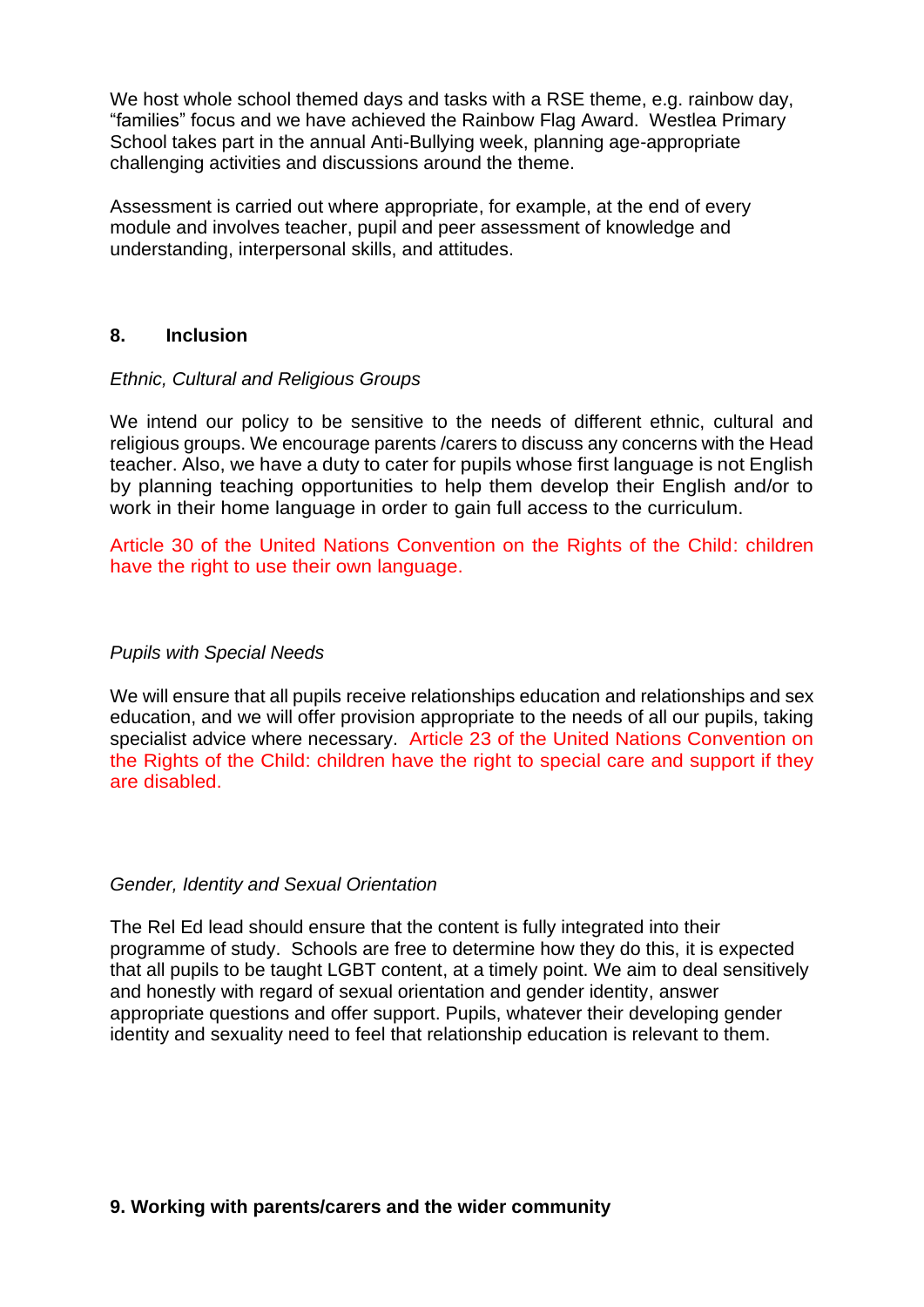Here at Westlea Primary School we believe the role of parents in the development of their children's understanding about relationships is vital. Parents/carers are the first educators of their children. Therefore we will ensure that we work closely with parents/carers to ensure they are aware what is taught and when. This policy and information on what will be taught and when will be freely available on our schools' website for parent/carers to access.

Westlea Primary School ensures that parents are consulted before the final year of primary school about the detailed content of what will be taught. This process includes offering parents support in talking to their children about sex education and how the link this with what is being taught in school.

Westlea Primary School consults with parents on aspects of sex education which go beyond the national curriculum for science.

# **10. Pupils right to be excused from Sex and Relationship Education**

Parents do not have the right to withdraw their children from relationships education. Parents have the right to withdraw their children from the non-statutory/non-science components of sex education within RSE.

Parents are encouraged to discuss their concerns and / or decisions with the Head Teacher at the earliest opportunity. The head teacher/RSE lead will document the process and outcome. Parents/carers are welcome to review any RSE resources the school uses. Requests for withdrawal should be put in writing and addressed to the headteacher.

Alternative work will be given to pupils who are withdrawn from sex education.

# **11. Safeguarding reports of abuse and confidentiality**

#### *Please also refer to our Safeguarding Policy.*

It should be made clear to pupils that all adults in school cannot guarantee absolute confidentiality. This should be made clear when forming the class Ground Rules.

A child under 13 is not legally capable of consenting to sexual activity. Any offence under The Sexual Offences Act 2003 involving a child under 13 is very serious and should be taken to indicate a risk of significant harm to the child. Cases involving under 13's should always be discussed with the nominated child protection lead.

Under the Sexual Offences Act, penetrative sex with a child under the age of 13 is classed as rape. Therefore, in all cases where the sexually active young person is under 13, a referral should be made to First Contact, formerly Social Care Direct identifying the young person, and the sexual partner if known. Following this, a Strategy Meeting or discussion will be held. The meeting will involve a Team Manager, Social Worker, Police, Health Worker, Education and Welfare and other relevant agencies, to discuss appropriate next steps.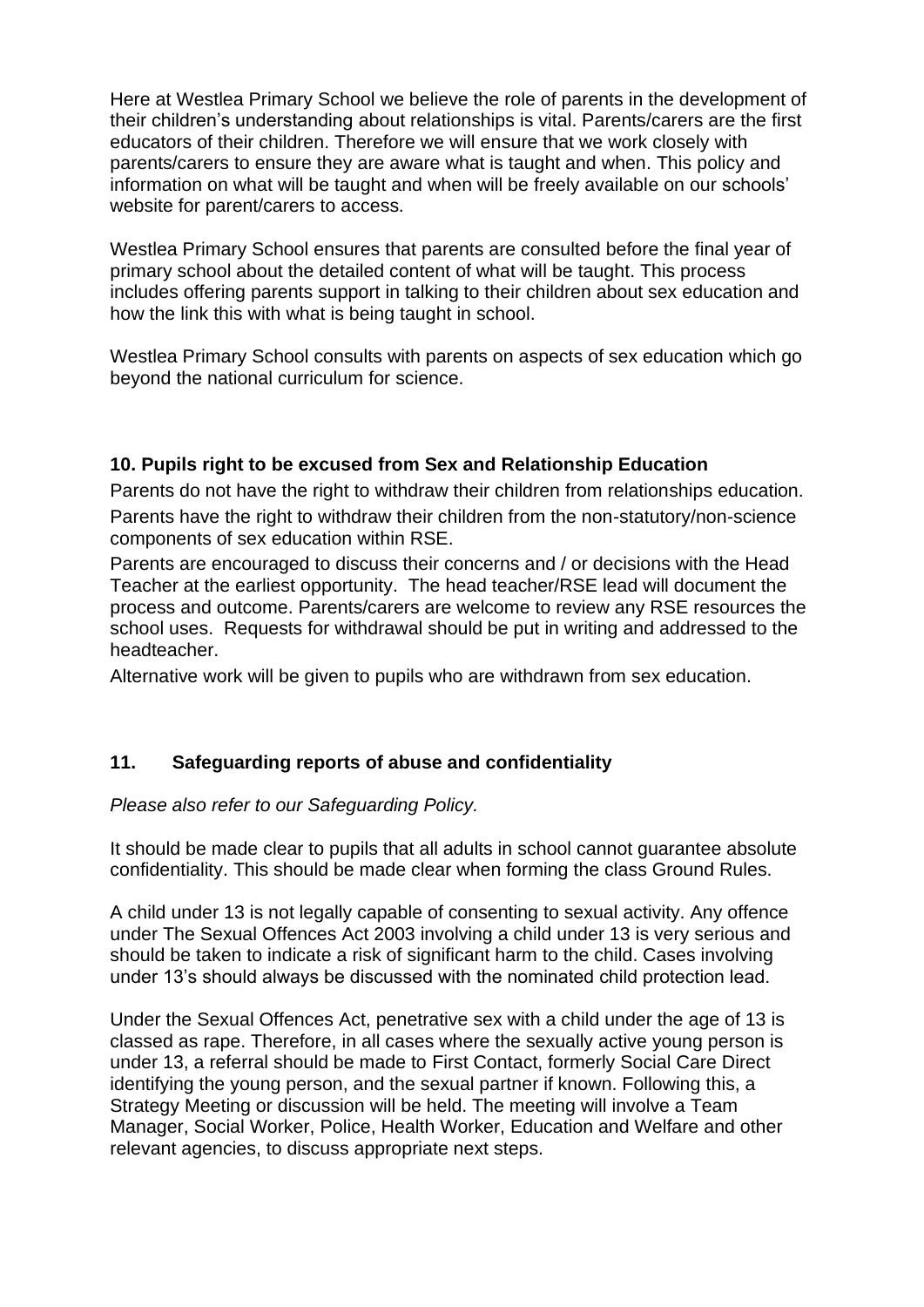Where the allegation concerns penetrative sex, or other intimate sexual activity occurs, there would always be reasonable cause to suspect that a child, whether girl or boy, is suffering or likely to suffer significant harm. All cases involving under 13's should be fully documented and reported.

Health professionals in school are bound by their codes of conduct but have a duty to share information with relevant others, if they believe that a child is suffering abuse.

*These procedures should be read in conjunction with the Durham Safeguarding Children's Partnership procedures (link) with special reference to Sections 3 'Referral and Investigation' and Section 6.13 'Sexually Active Children under 18' – 'Young People under the age of 13'*

Article 19: children should not be harmed and should be looked after and kept safe. Article 34: children should be protected from sexual abuse.

### **12. Training**

Staff are trained on the delivery of RSE as part of their induction and it is included in our continuing professional development calendar.

The headteacher will also invite visitors from outside the school, such as school nurses or sexual health professionals, to provide support and training to staff teaching RSE.

#### **13. Monitoring and Evaluation of Relationship and Sex Education**

It is the responsibility of the Head Teacher/ Leadership Team to oversee and organise the monitoring and evaluation of PSHE, in the context of the overall school plans for monitoring the quality of teaching and learning. The PSHE programme will be treated as a subject and will be involved in a yearly monitoring and evaluation exercise led by the Leadership Team. Subject coordinators also present their subject action plans and review these with the Governing body on an annual basis.

The Governing body is responsible for overseeing, reviewing and organising the revision of the sex and relationship education policy and curriculum.

Ofsted is required to evaluate and report personal development, behaviour and welfare as well as spiritual, moral, social and cultural development (SMSC) of pupils. This may include evaluating and commenting on the school's relationship and sex education policy, curriculum, staff development, and quality of provision.

This policy will be reviewed at least every three years.